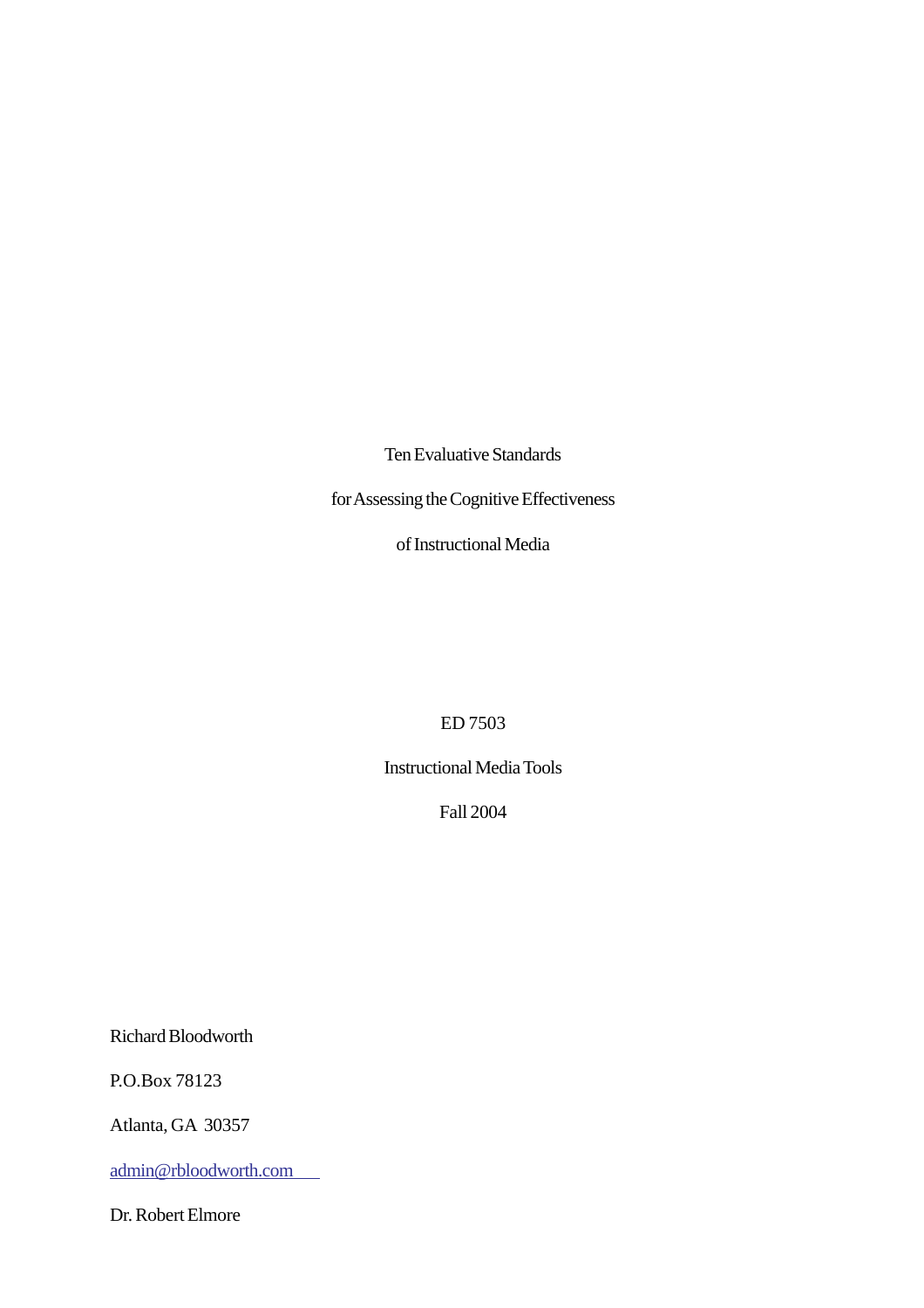# Contents:

| Abstract                                                                     | $\overline{2}$ |
|------------------------------------------------------------------------------|----------------|
| Introduction                                                                 | 3              |
| 1. The Capability to Assess Expertise                                        | 5              |
| 2. The Capability to Manage Cognitive Load                                   | 5              |
| 3. The Capability to Manage Students' Attention                              | 6              |
| 4. The Ability to Synthesize Prior Learning                                  | $\overline{7}$ |
| 5. The Correct Use of Implicit and Explicit Models                           | 8              |
| 6. The Effective Use of Enterprise Tools                                     | 10             |
| 7. The Application of Accelerating Transfer                                  | 11             |
| 8. The Effective Use of Empirical Learning                                   | 11             |
| 9. The Capability to Motivate Learners                                       | 12             |
| 10. The Use of Metacognition, Instructional Media Tools, and Learning Theory | 13             |
| Conclusion                                                                   | 15             |
| References                                                                   | 16             |
| Appendix I: Two Learning Management Systems as Cognitive Learning Tools      | 17             |
| Appendix II: The Effectiveness of Dreamweaver and Flash as Cognitive Tools   | 18             |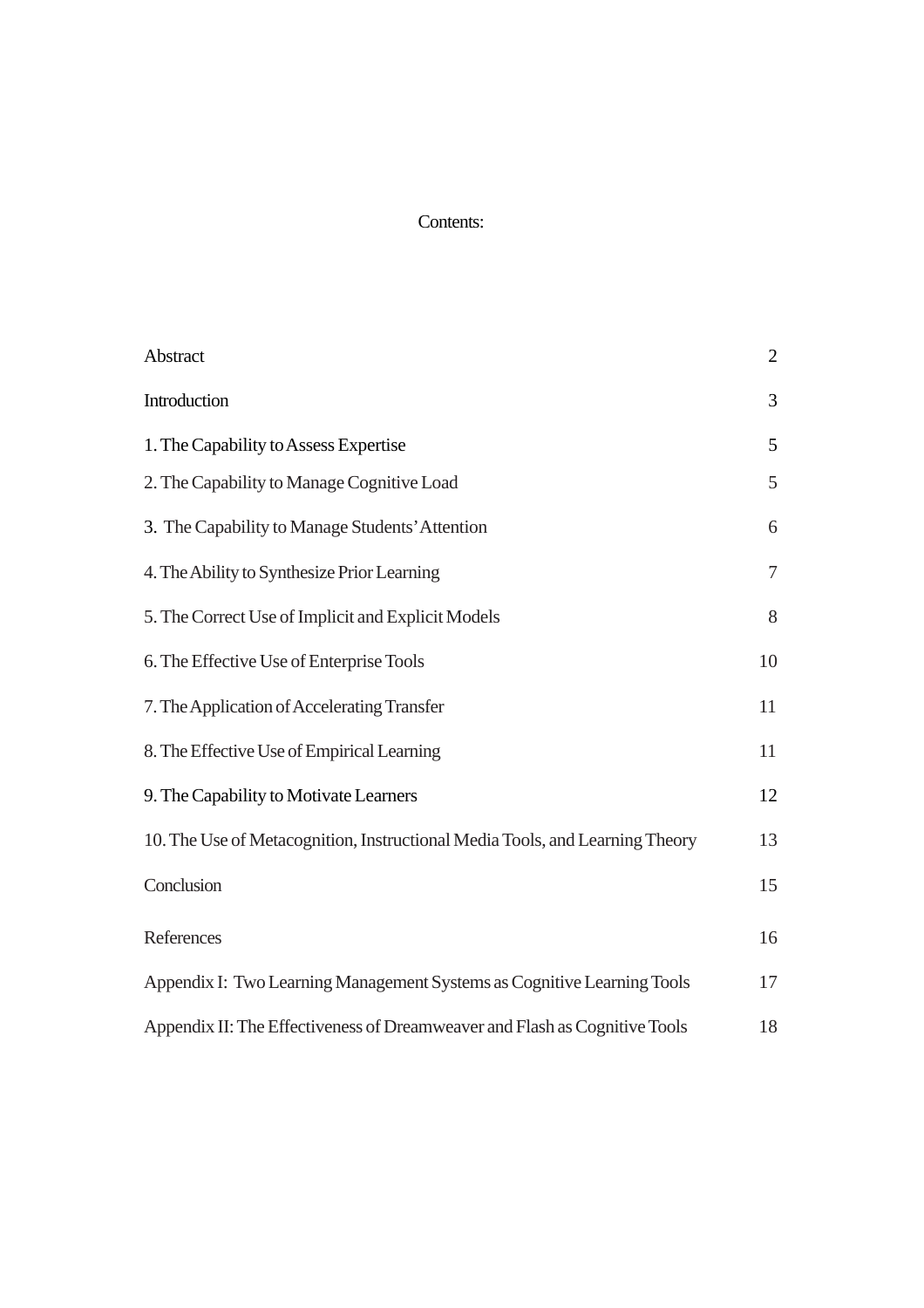## Abstract

<span id="page-2-0"></span>This paper is a discussion of ten evaluative standards used to assess the cognitive effectiveness (or educational value) of the learning managements systems, Blackboard and WebCT and two software programs Dreamweaver and Flash. The ten standards used are: 1) the capability to assess expertise, 2) the capability to manage cognitive load, 3) the ability to manage students' attention, 4) the ability to syntesize prior learning, 5) the correct use of implicit and explicit models, 6) the effective use of enterprise tools, 7) the application of accelerating transfer, 8) the effective use of empirical learning, 9) the capability to motivate learners, and 10) the use of metacognition, instructional media tools, and learning theory.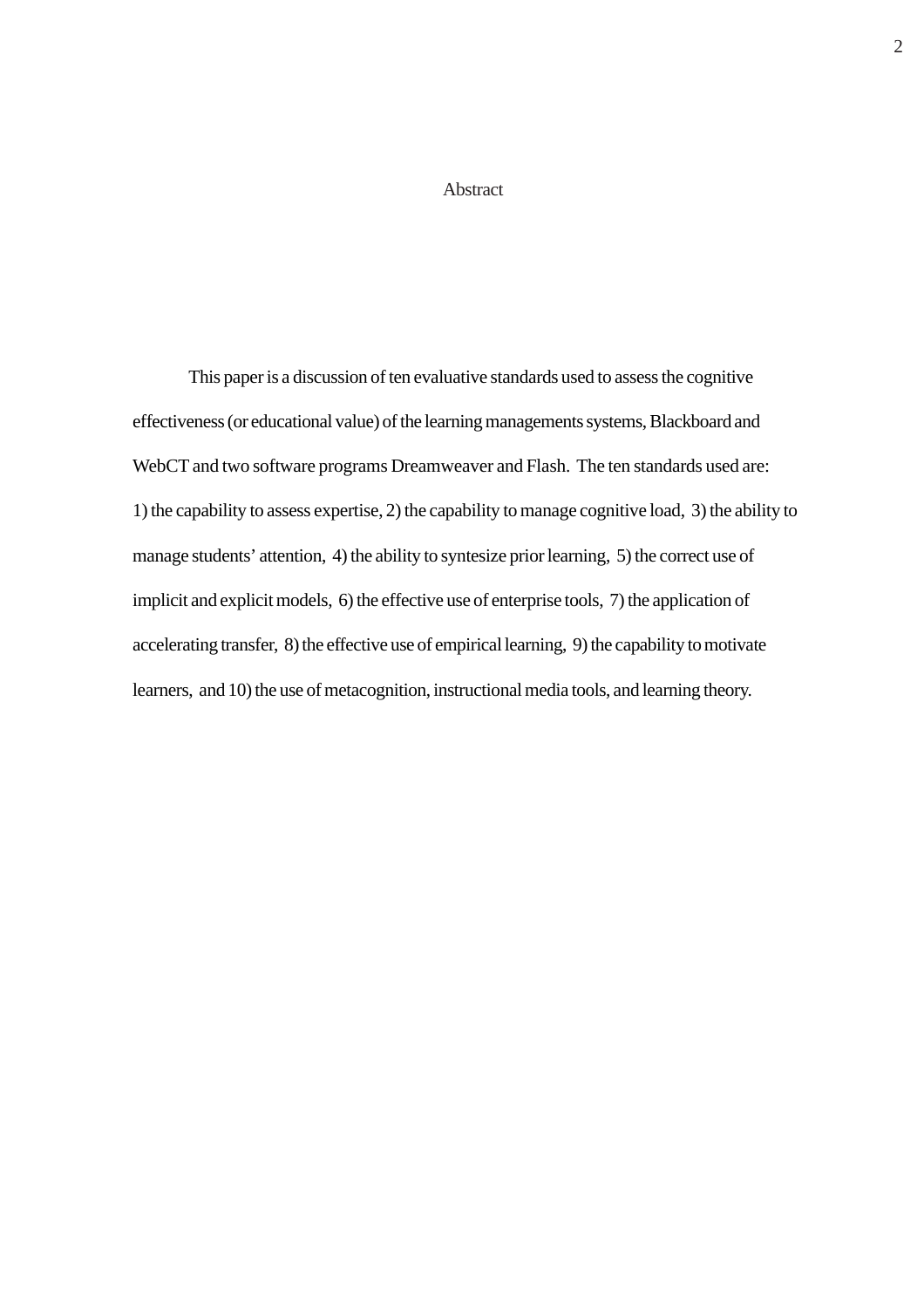#### Introduction

<span id="page-3-0"></span>In developing the evaluative standards it is essential to know the models of learning and the four instructional architectures as described by Ruth Clark in *Building Expertise*.

Three models of learning are:

- 1. The *absorption model* which views the student as a container absorbing knowledge
- 2. The *behaviorist model* involves learning by observing and doing.
- 3. The *cognitive model* involves the active mental sensing, processing, retaining, and recalling of knowledge through cerebral processes.

The four instructional architectures are listed below:

- 1. *Receptive architecture* involves the student receiving and storing information.
- 2. *Directive architecture* is a sequential gathering by the student of structurally dispensed information .
- 3. *Guided discovery* occurs when instructional support walks the student through the information to be learned, explaining the information, and helping, coaching, and encouraging the student when needed.
- 4. *Exploratory architecture* is giving the student more free reign to explore and discover, often through trial and error, new material and many of the approaches and procedures involved in the learning process are constructed by the learner as he is learning.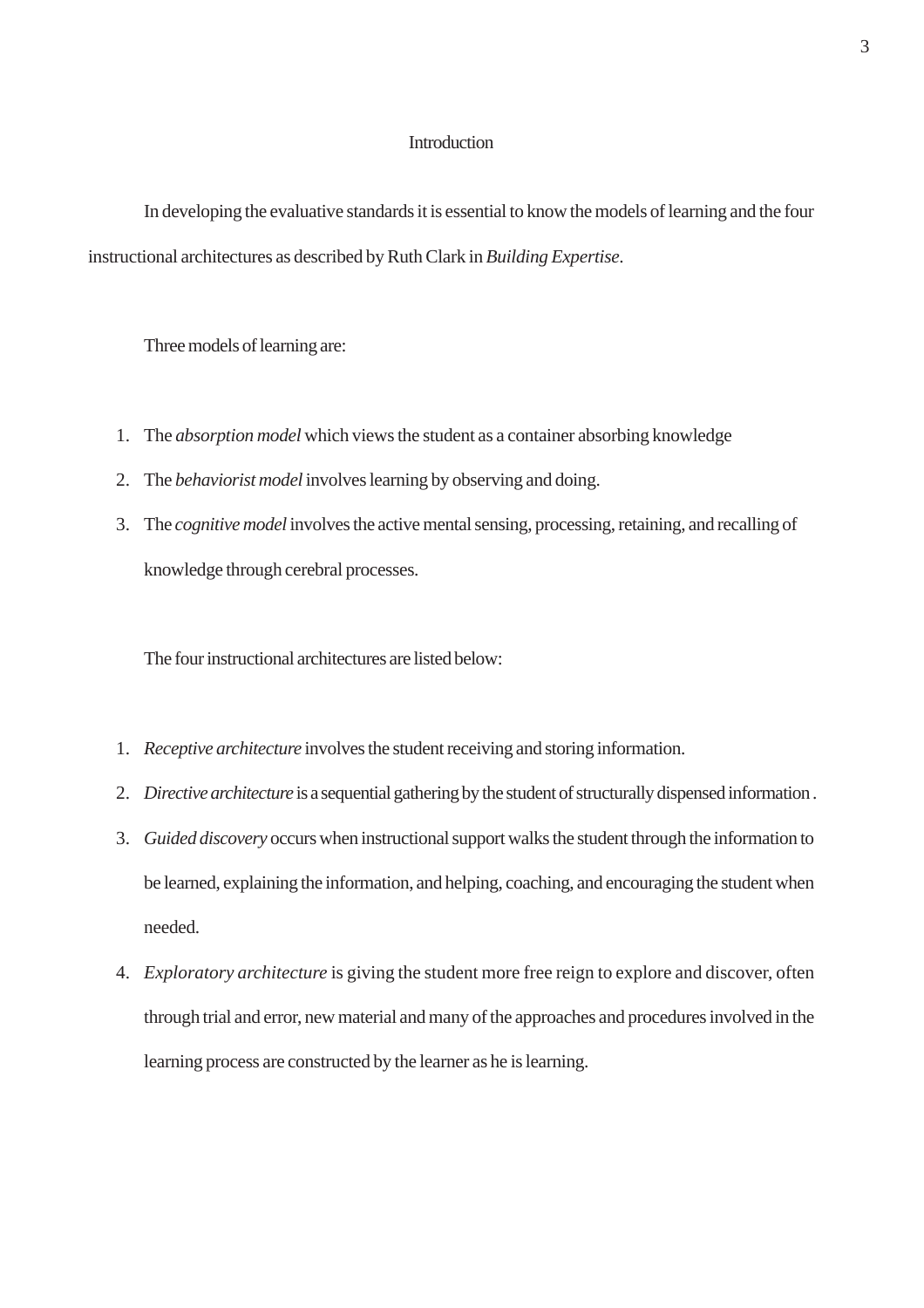Most learning is in fact a mixture in varying amounts of each of the above mentioned architectures. Experts tend to process information based on studied and reasoned information whereas novices often resort to trial and error or attempting a task using a hit or miss approach. The models of learning and instructional architectures using reading, writing, listening, interaction, experience, repetition, memorization, experimentation, and creativity are methods by which one travels on the road toward expertise. Instructional media is another tool, using computer and other advanced technologies, that can facilitate and accelerate the learning process by giving empirical training for both near and far transfer skills and in developing expertise.

Ruth Clark writes, "It turns out that there really is no one best method for teaching" (p. 11). I think this is true because there are so many differences to consider external to the teaching material and method. For example, there are cultural differences, socio-economic differences, availability of technology differences, age differences, level of knowledge differences, intelligence differences, ability differences, language differences, personality differences, and interest differences.

#### Bloom's Taxonomy

- Knowledge: (memory, data, information )
- Comprehension: (understanding, paraphrasing)
- Application: (using, applying information)
- Analysis: (categorizing, organizing)
- Synthesis: (creating new structures)
- Evaluation: (judging, critiquing)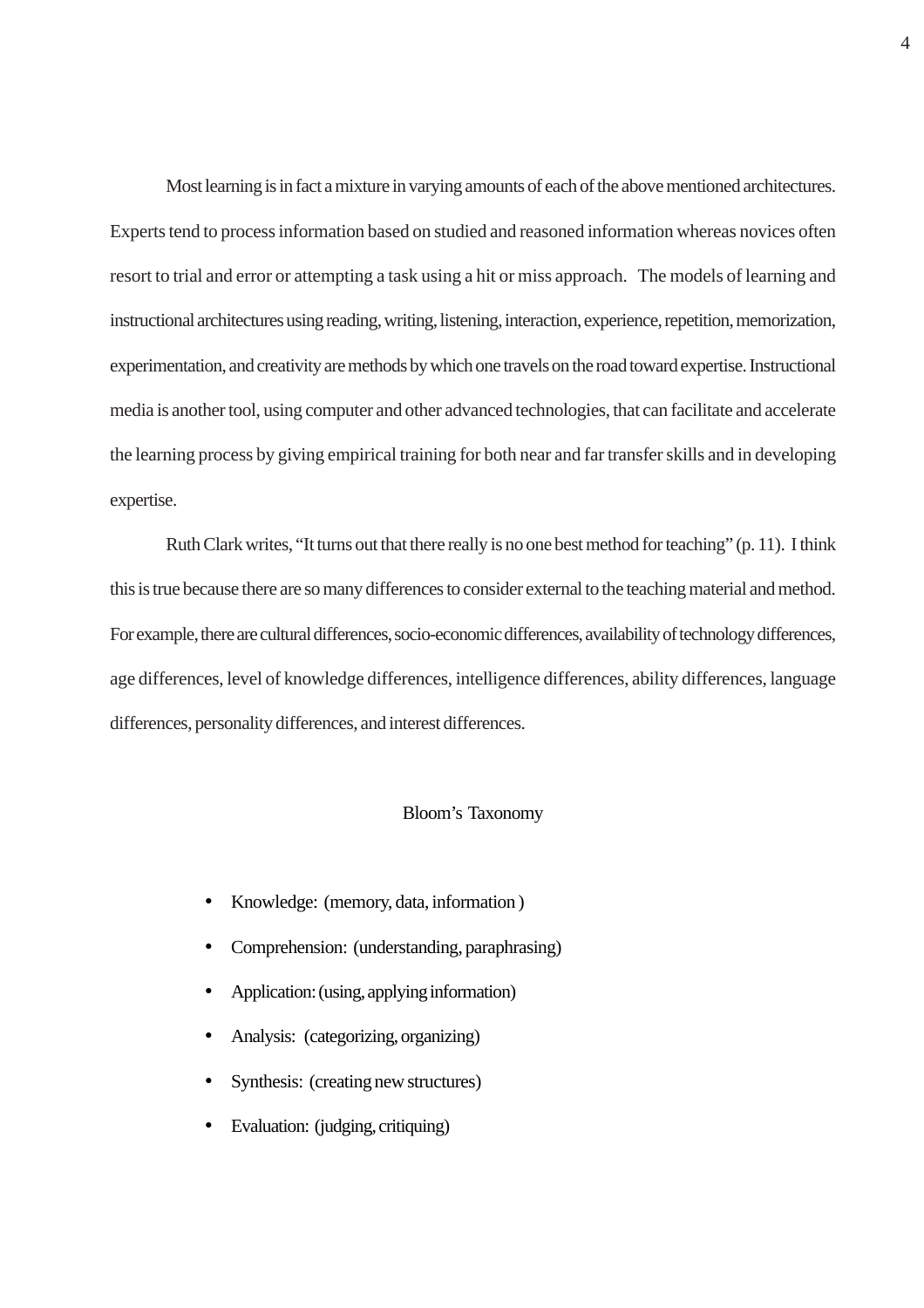<span id="page-5-0"></span>Using Bloom's Taxonomy, one can progress through instructional media and arrive at evaluation standards some of which are listed in the paper below.

## **1. The Capability to Assess Expertise**

An expert is a person with a high degree of skill in or knowledge of a certain subject or field (2001, *American Heritage Dictionary*).

Concerning an expert, or knowledge worker, Ruth Clark lists the characteristics that make an expert:

- 1. Expertise requires practice and involves time to nurture and develop.
- 2. Expertise is domain specific hence the importance for someone striving towards expertise to focus on a particular area of knowledge.
- 3. Some challenging problems can require diverse solutions and expertise from a consortium of experts.

## **2. The Capability to Manage Cognitive Load**

Authoring tools can be effective in managing cognitive load since the learner can proceed with the learning regimen at his or her own pace. Also the learner can refer back to the information created by the authoring tools when needed in the manner of a reference manual. Authoring tools can create job aids (such as instructions or directions for use) and referenced-based training (as in software tutorials). Automaticity can be developed with regular use of the educational materials developed with authoring tools through the use of drills, practices, tests, and exercises. The learner can also learn by observing and studying worked examples and by studying educational materials that use visual and auditory modalities, redundancy, and absorbable amounts of information. There are times when too much information (more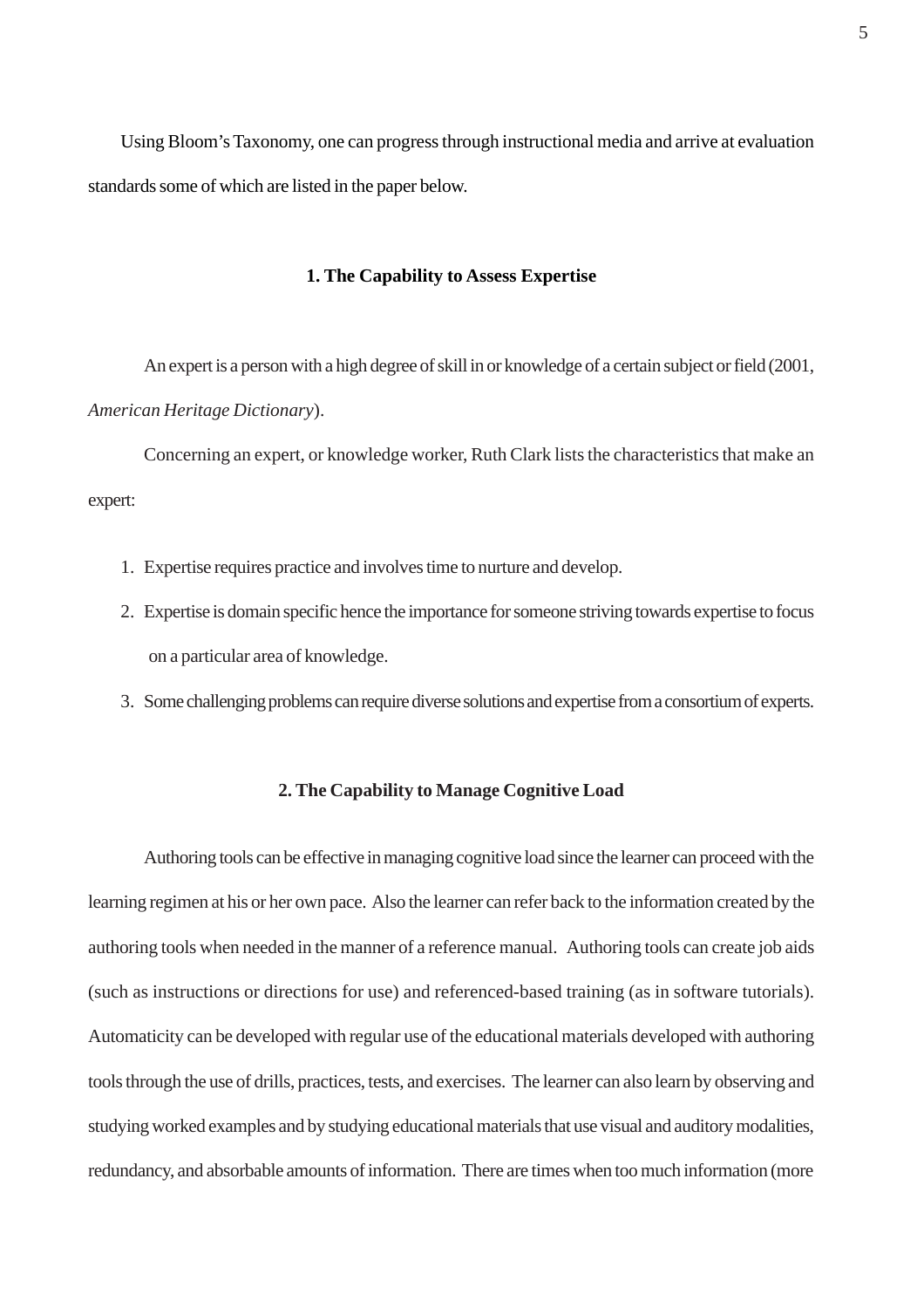<span id="page-6-0"></span>than can be realistically absorbed in a given amount of time) presented to the learner is acceptable but this approach would be intended only to introduce the information to the learner who can then return at a future time to the information to delve more deeply into its content. All of these techniques, in addition to the correct use of visuals, sound, and text, can contribute to an effective learning experience. As I was teaching English as a second language, I realized how important visuals are in learning and I also witnessed the importance of repetition.

## **3. The Capability to Manage Students' Attention**

In a learning situation a teacher should optimize the students' attention capacity by managing the learning environment (including the physical comfort level), avoiding student fatigue and boredom, and promoting participation by having learners complete interactive tasks, asking questions to individual students, maintaining eye contact, and using an energetic instructional pace to stimulate interest by the students.

Divided attention occurs when the student attends to more than one information source at a time whereas selective attention involves attention to one source at a time. Methods to affect selective attention include asking relevant questions before, during, and after reading (this is best when used with mature learners), establishing learning objectives, and utilizing signals within written and spoken information to guide the learner and reinforce learning.

Methods to use to avoid creating divided attention include using contiguity (such as placing labels and descriptive words close to the visuals that they are describing), making information readily available within the text or in pop-up screens, making feedback areas in e-learning close to the learner's response field, synthesizing information that should be placed on flip charts and screens, and minimizing distractions.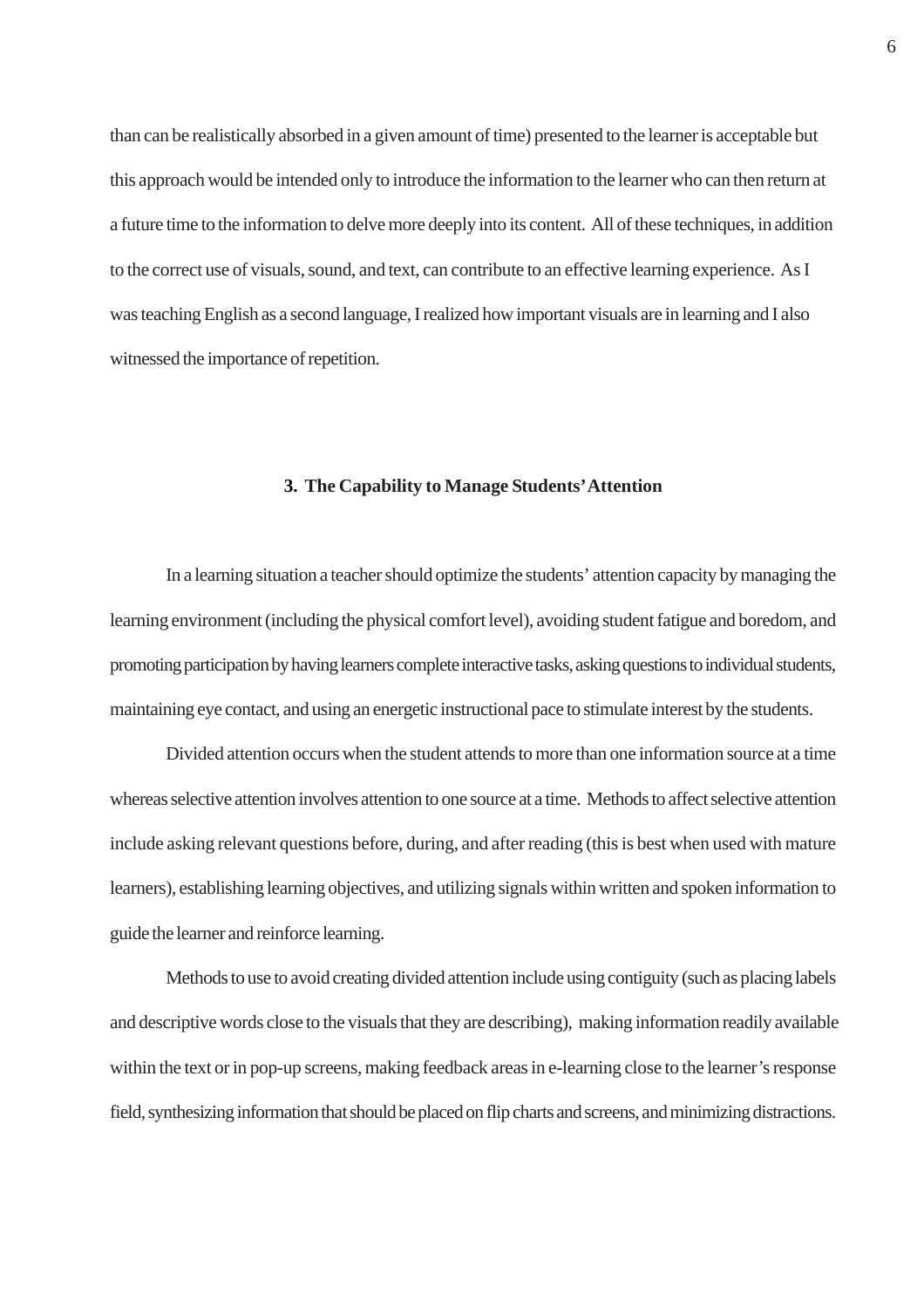<span id="page-7-0"></span>In maximizing attention capacity, factors to consider include the effectiveness of the instructional material used and the learning environment; the learner's knowledge, goals, and skills; and learning tasks for the students to use (Clark, 2003). Other factors to consider include sustaining the student's interest to avoid boredom, age (it is well known that the younger the student, the shorter the attention span), regional location, abilities and disabilities, talents, interests, aptitudes, concentration ability, intelligence, emotional maturity, health, use of senses (especially seeing and hearing), cultural and economic background, and personality. Also important to consider are the instructional techniques used while instructing the students in addition to the availability and level of technology and learning material.

#### **4. The Ability to Synthesize Prior Learning**

Prior knowledge should be presented sequentially; however, exercises can be utilized while learning where a task requires that non-sequential items are to be arranged to form the correct sequences. Prior knowledge can be addressed through discussions and showing previously learned material (and asking questions related to previously learned material) before, during, and after the learning presentation. Group discussions can be used to activate prior knowledge and to increase understanding of a learning topic. The correct use of visual, auditory, verbal information, and learning objects can also enhance the learning experience while utilizing previously learned material and all of these techniques combined can foster synthesis of prior knowledge which can then be applied to learning new concepts.

Learning objects are recyclable and reusable learning units or clumps, clusters, or illustrations of information which can have pictorial, verbal, auditory, animation, or interactive aspects to them.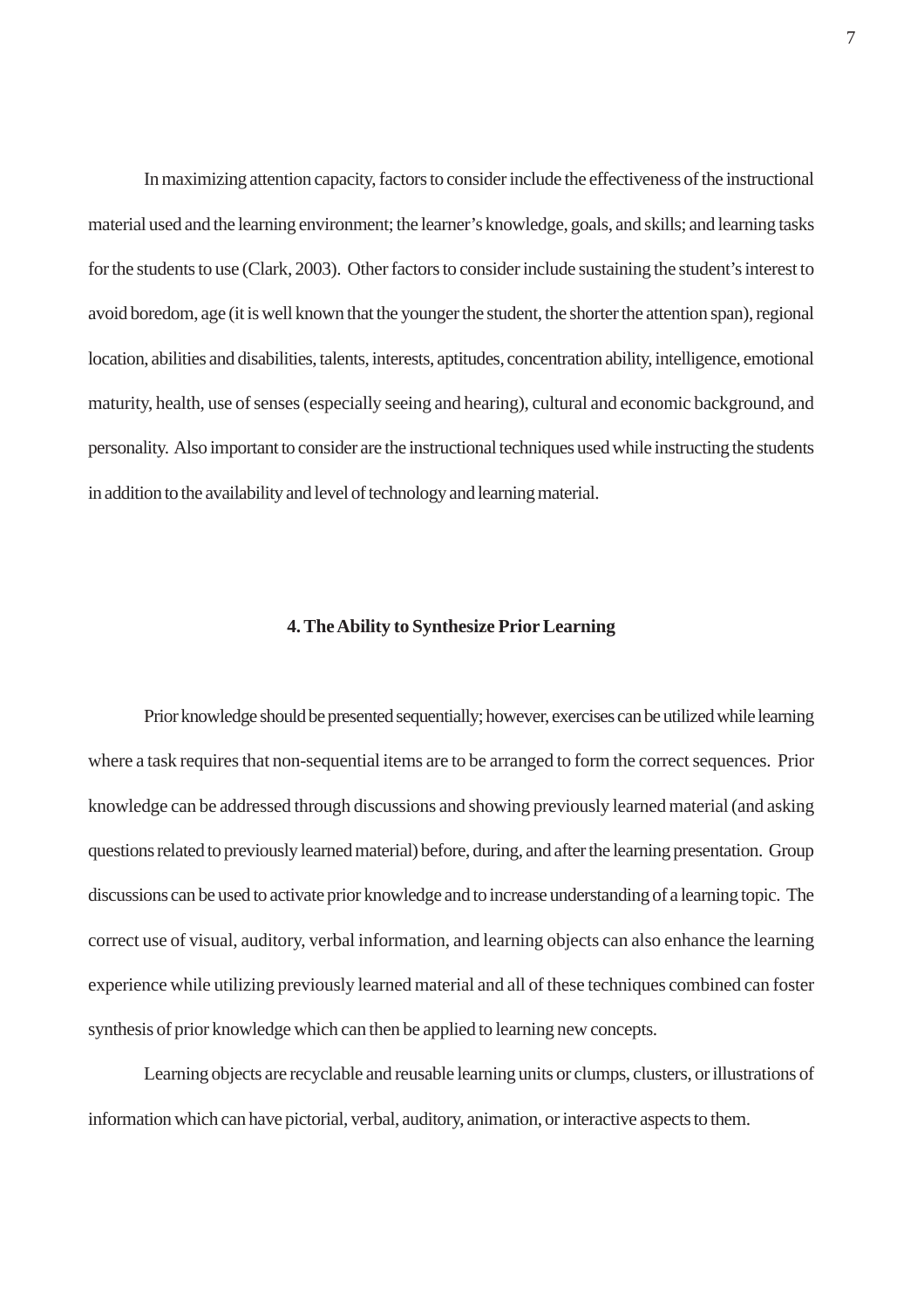<span id="page-8-0"></span>Learning Objects consist of three main elements:

- 1. Instructionally sound content with a focused learning objective,
- 2. Learner-centered rich media environments that enable the learner to practice, learn, and receive assessment, and
- 3. Metadata or keywords that describe the learning objects' attributes, and mechanisms for communicating with management systems or other web applications." (Heins & Himes, 2002)

In short, learning objects can be thought of as a sort of a la carte approach to learning.

Flash can be used to create learning objects to improve the retrieval of knowledge and skills from long-term memory when interactivity is required or when animation, color, or illustrations enhance the learning experience as they almost always do when used correctly and appropriately. These activities can stimulate learning of new material as well as cause long term memories to be retrieved within the context of learning.

## **5. The Correct Use of Implicit and Explicit Models**

The following adjectives can be applied to implicit learning: implied, hidden, symbolic, artful, approximate, imaginative, fiction, indirect.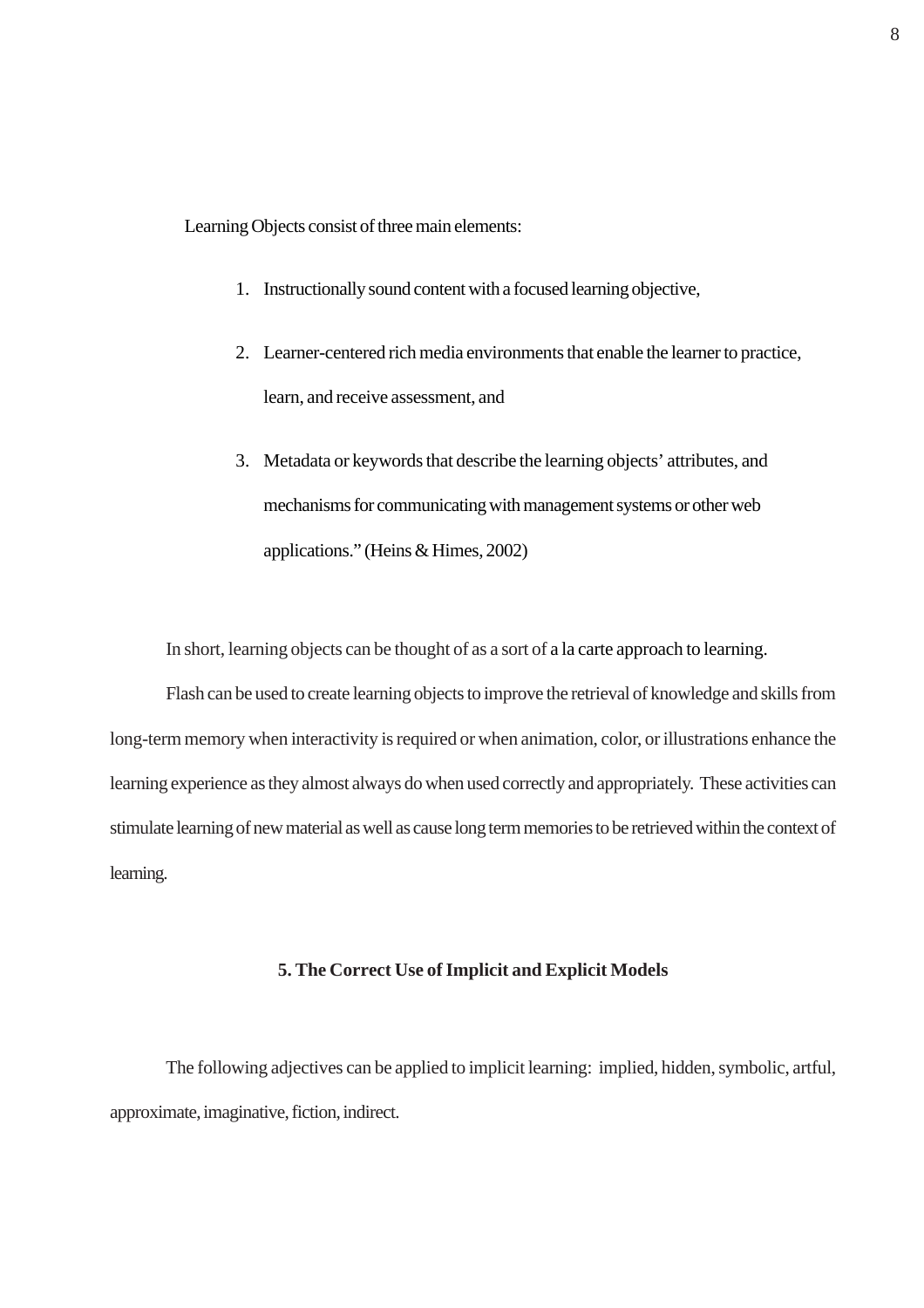To assist in building implicit learning models the following can be used:

- Illustrative, relevant graphics
- Examples and non-examples
- Analogies
- Processing knowledge
- Prior knowledge learners should have access to diverse material

These adjectives can be used when referring to explicit learning: utilitarian, obvious, real, actual, apparent, factual, nonfiction, direct.

To build explicit mental models the following can be used:

- Questions
- Practice assignments and exercises
- Train students to self-question
- Self-explanations to problem solutions
- Utilize collaborative learning
- Provide detailed lecture notes to the students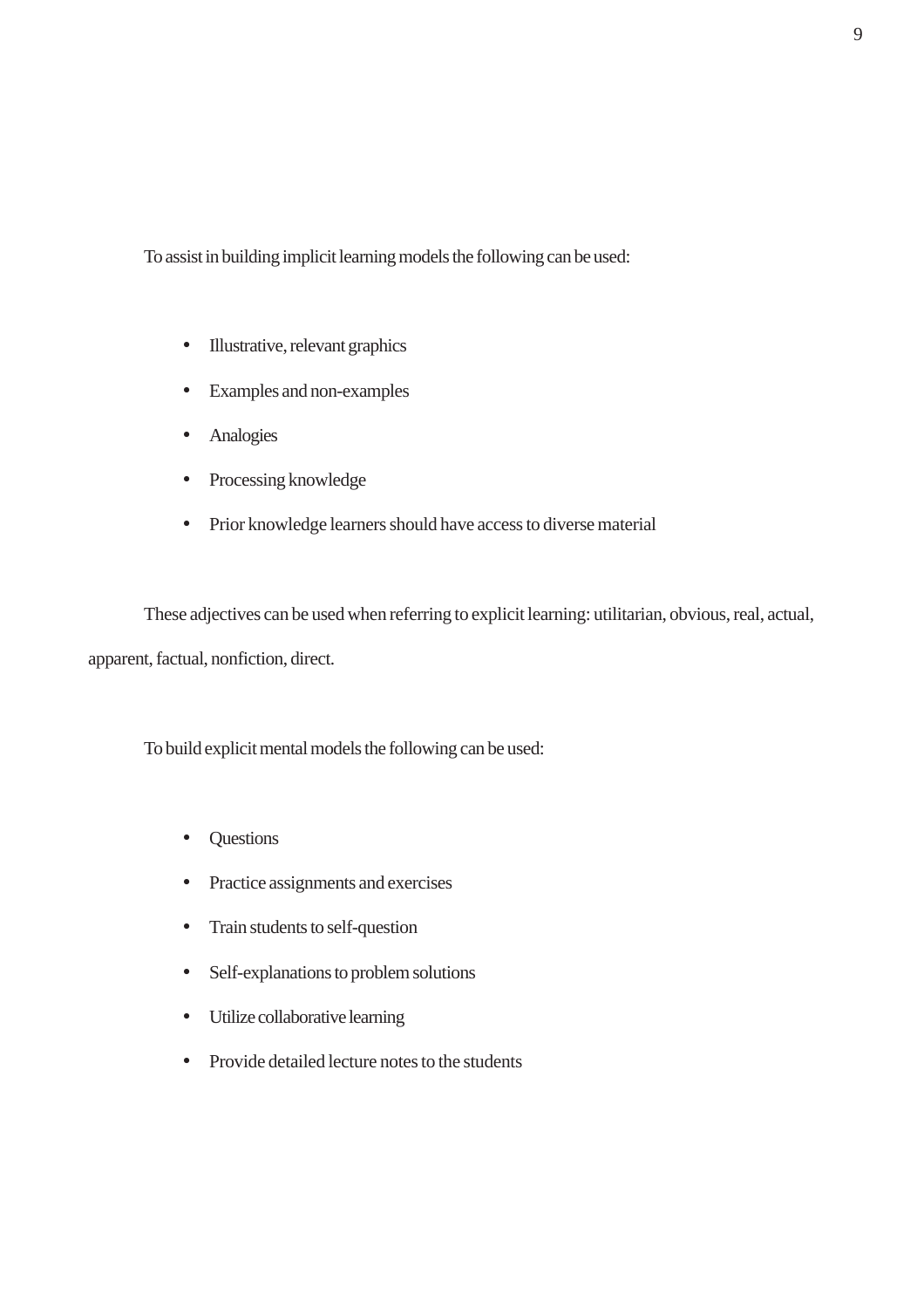#### **6. The Effective Use of Enterprise Tools**

<span id="page-10-0"></span>Concerning the efficacy of a browser-based, enterprise-wide tool for a team, especially if the team works in more than one location, one of the advantages of the Internet is that people can retrieve and send information instantaneously and over long distances, in fact, from one side of the world to the other. When developing web based material, team members can be spread across the globe and share and develop projects provided they share compatible technology and software. Files and information can be shared and sent to any of the team members as long as they have an Internet connection, and in today's world that is almost anywhere in the world, or anywhere that there are telephone lines. High speed cable connections would be available in any city or higher educational institution in the world. Likewise, contents from the reviewed software could be shared, developed, and sent worldwide.

The Internet has realized the vision of the creator of the World Wide Web, Tim Berners-Lee, who wanted the possibility of "anything being potentially connected to anything." Even though there is always room for creativity and individuality, there is also a need for standardization in many cases. For example, no one wants every light bulb screw mount to be different from all of the others. The computer world also realizes the importance of standardization, communication, and compatibility so that now most graphic and word processing software programs can be imported into other programs so that there can be an integration and interaction and communication amongst a variety of platforms.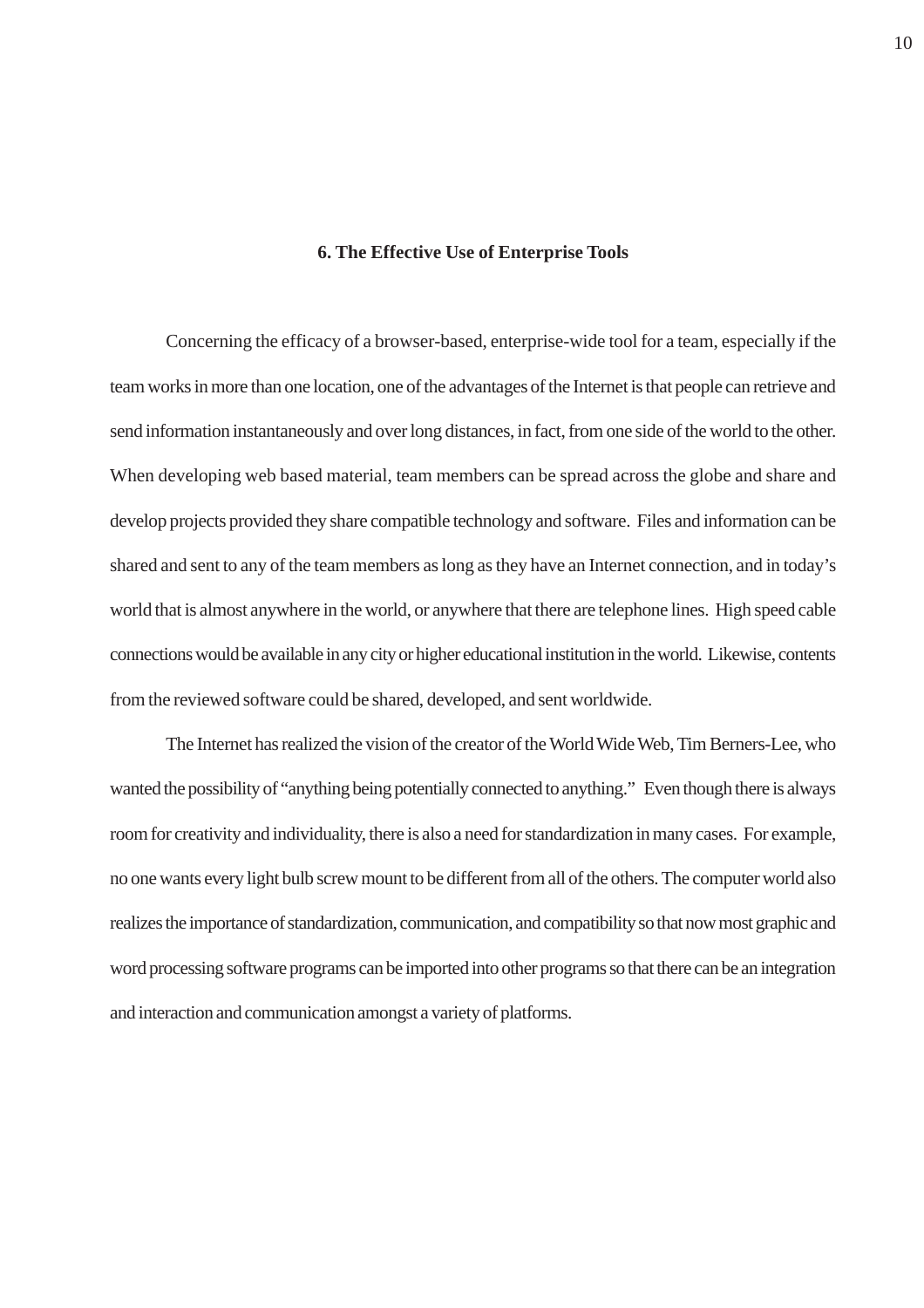#### **7. The Application of Accelerating Transfer**

<span id="page-11-0"></span>Transfer is the ability to apply learned information and skills. Transfer not occurring can be the result of poor organizational support, lack of transferable skills to specific jobs, insufficient training for new situations or difficulty in transferring skills to different contexts. Transfer can occur in specific job situations or as generalized analytical skills and both can be applied to near (tasks that have a very similar context each time they are performed) and far (tasks that have a generalized application) tasks.

Near transfer can be instilled with the use of drill and practice exercises and how to training. Far transfer can be taught using contextual examples, inductive and deductive learning techniques, simulations for guided discovery, and the use of cognitive aids.

The use of these programs could facilitate transfer which could be strengthened using interactive approaches such as those that could especially be offered by Authorware.

#### **8. The Effective Use of Empirical Learning**

Problem-centered learning and instruction is focused, experiential learning organized around the investigation and resolution of real-world problems. A problem-centered curriculum offers authentic experiences that encourage active learning, support knowledge construction, and naturally integrate school learning with real life experiences.

With this approach students become actively engaged problem solvers, identifying the root problems and the conditions needed for a correct solution. By so doing they are pursuing meaning and understanding and become self-directed learners. In this method, teachers are problem-solving colleagues who model interest and enthusiasm for learning and are cognitive coaches who nurture an environment conducive to open inquiry.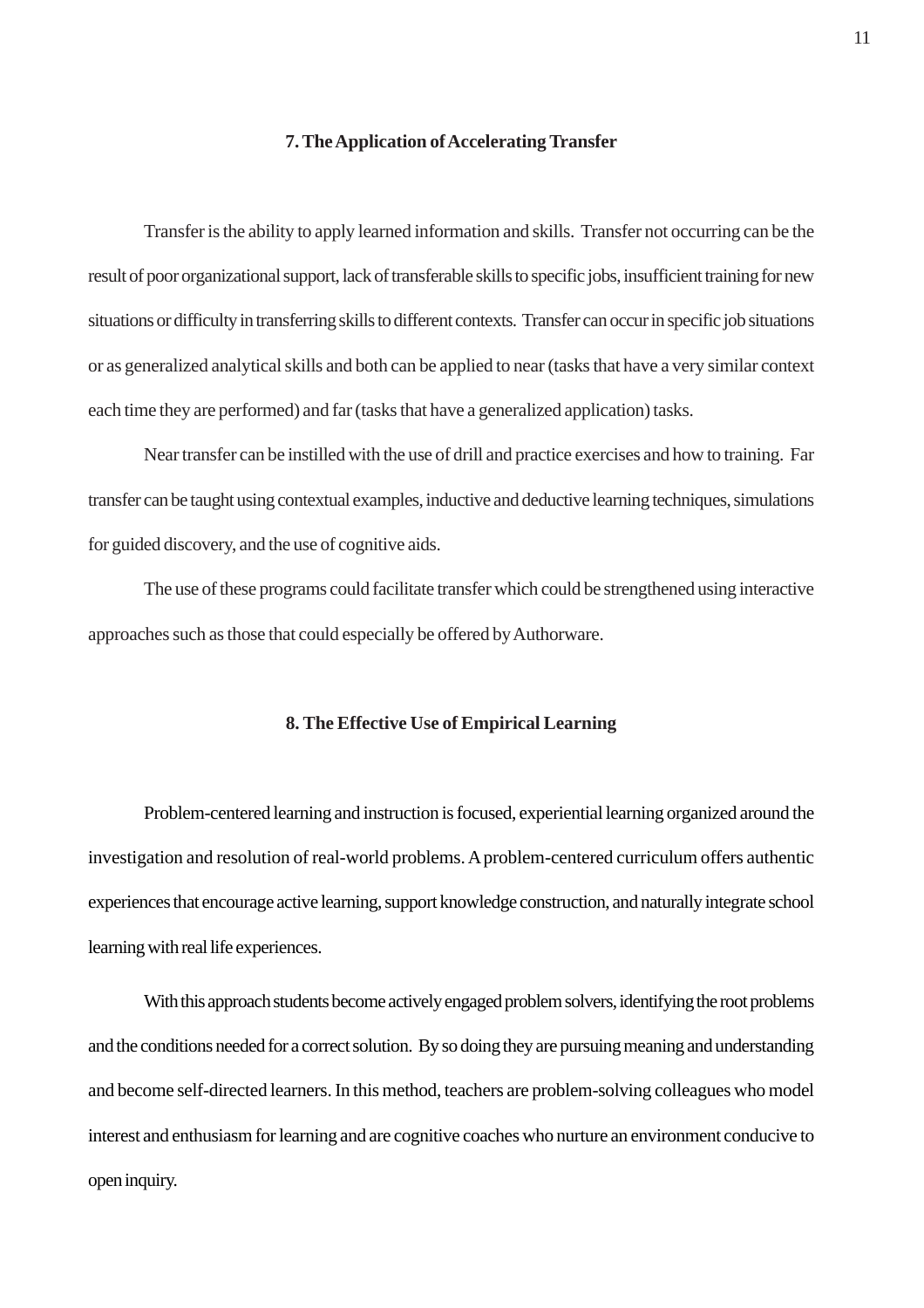<span id="page-12-0"></span>Of the four architectures of learning (receptive, directive, guided discovery, exploratory), this approach is really the definition of guided discovery, as it is about solving a problem through experimentation and discovery. There are many examples such as solving mathematics or geometry word problems (such as: what is the area of a triangle with sides 13cm x 14cm x 15cm?) and imagining socially related problems such as having the students become part of a jury to determine the innocence or guilt of a hypothetical crime or to determine the truth or falsity of a theory or hypothesis. The scientific method which uses hypothesis, experimentation, observation, analysis, and conclusion also involves this concept. To have students listen to a patient's symptoms to arrive at a diagnosis of a disease or condition is one example of using the problem-centered approach to learning. Another example is to determine the best method of doing a particular task with given materials, resources and time. Another is a detective approach in determining a cause of a particular event given the information of the current circumstances of the event in question.

## **9. The Capability to Motivate Learners**

Motivation is essential for learning and it can be intrinsic (internal rewards) or extrinsic (external rewards). Motivation involving the basic human needs includes drive theory (survival drive, etc.), arousal (attentiveness), Maslow's hierarchy of needs (physiological, safety, belonging, esteem, and self-actualization), competence and self-worth, and relatedness (feeling of social connectedness). Individuals have different needs for affiliation, approval, and achievement. Also, related to motivation is affect which includes the emotions of pleasure, anxiety, excitement, pride, depression, anger, guilt, etc. (Omrod, 2004).

Quality, useful information, and motivation are the most important factors in learning. Quality instruction is a plus but the learning is done by the student so, other than the material to be learned, the characteristics within the student are the most important factors in learning. Another characteristic of the student is intelligence — one can only fill a tank to the capacity that it can hold.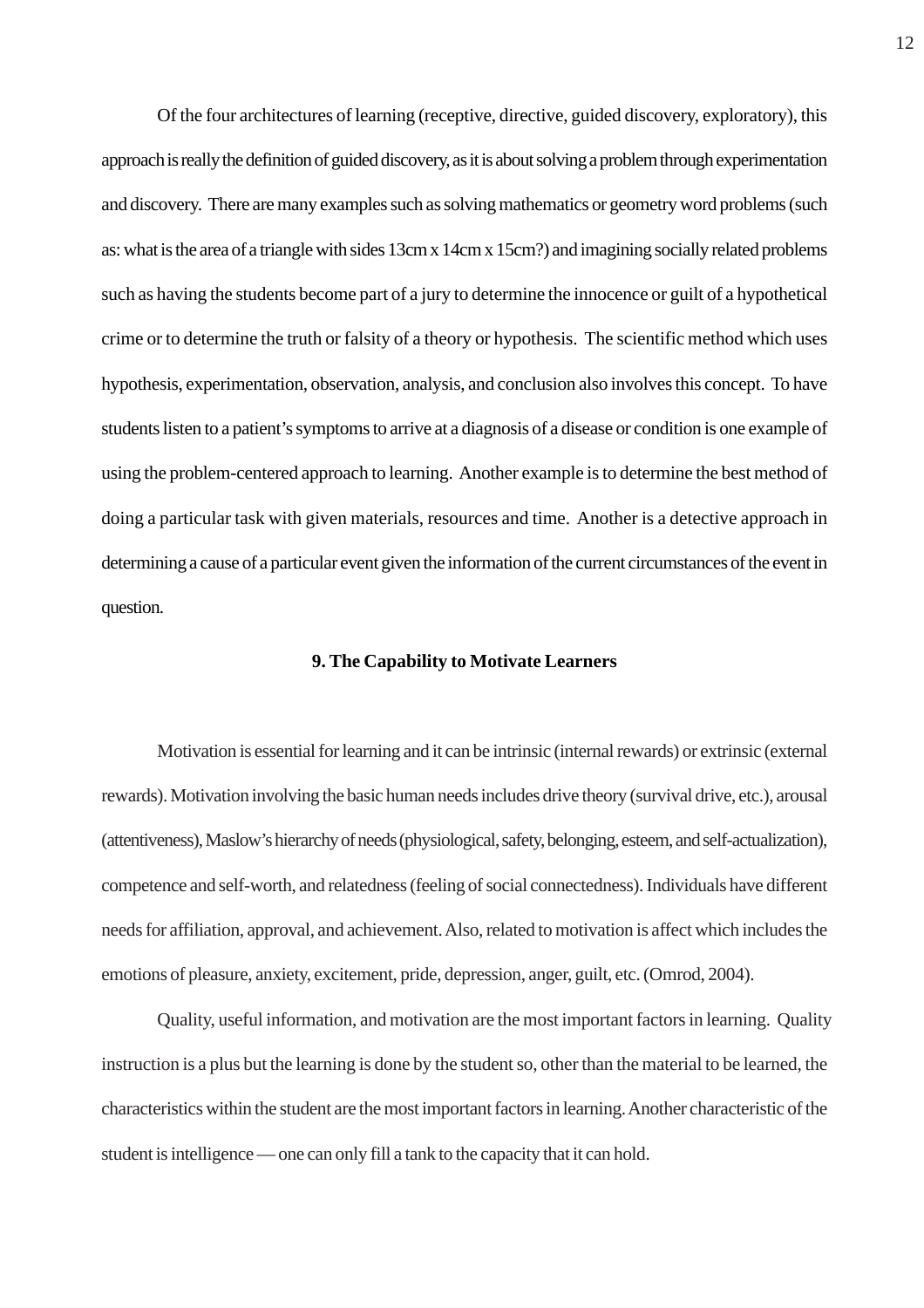<span id="page-13-0"></span>The teacher can make the material as interesting as possible as the teacher functions as a facilitator and mediator between the student and the body of knowledge to be learned and should provide the sort of knowledge, expertise, and training necessary for the students' intellectual and cultural growth. The teacher can only make the students aware of the immediate and future extrinsic rewards. A student's motivation is a combination of intrinsic and extrinsic factors. Motivation usually becomes more extrinsic as the child attempts to please its parents and others. I think as a person matures, in addition to the rewards that are intrinsic and information learned for personal satisfaction, the rewards from learning are external to the internalized knowledge and generally become increasingly more extrinsic in nature.

## **10. The Use of Metacognition, Instructional Media Tools, and Learning Theory**

Instructional media tools (authoring and learning management tools) should incorporate every learning theory and instructional design principle that they can manage so that then the author can select the ones that suit the material's purpose.

When students are using metacognitive activities while learning the information is more likely to be recorded into the long term memory from the working (short term) memory. While teaching or using instructional media tools the following aspects of learning should be incorporated into the learning procedures:

- Engage learner motivation give real world intrinsic and extrinsic reasons for learning the material and demonstrate how the knowledge can be applied to their lives.
- Gain and sustain attention Find the students' interests and use them to foster student involvement and interest.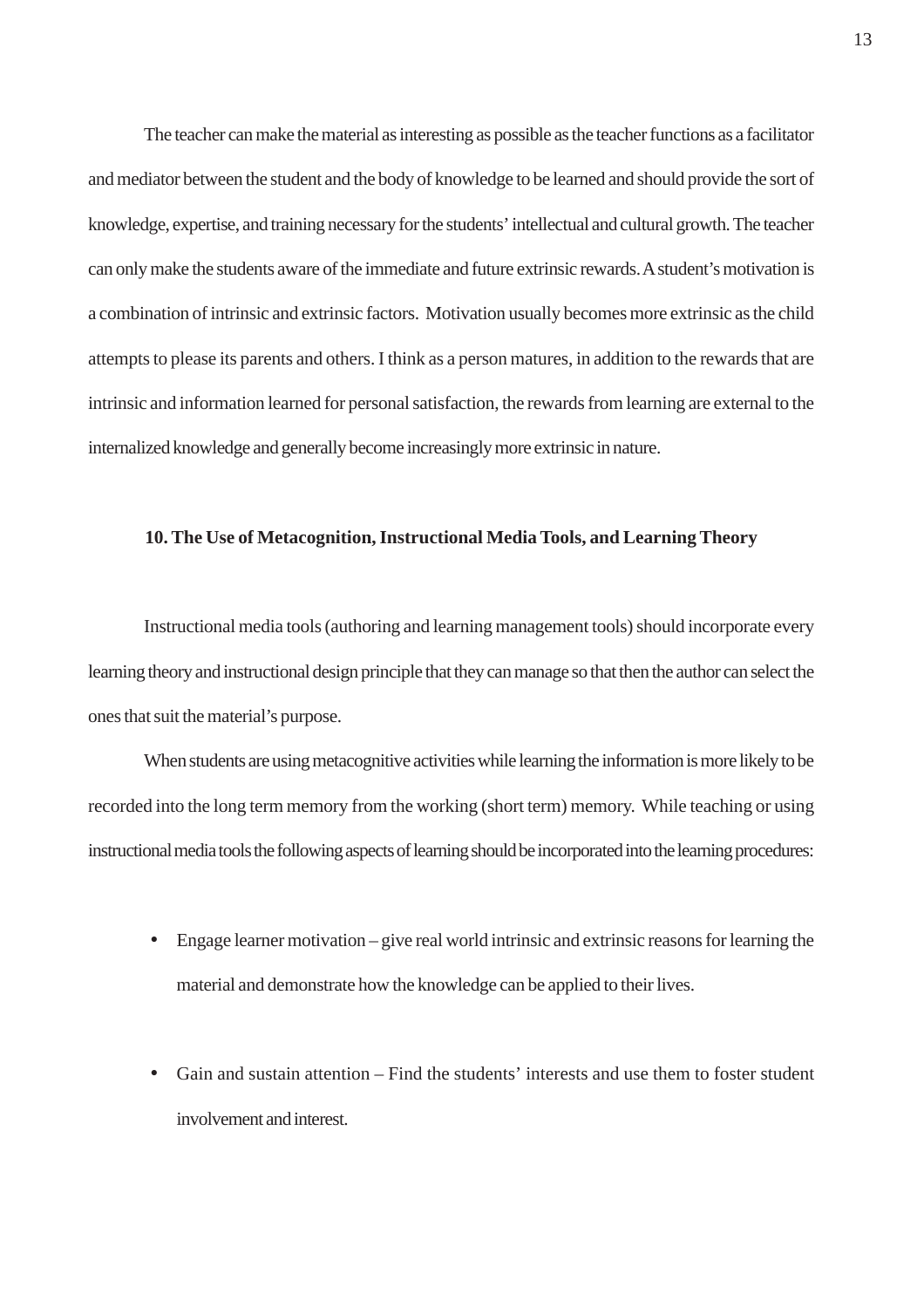- Activate prior knowledge get the students to use through exercises and problems their previously learned knowledge.
- Manage cognitive load in working memory Give them realistically obtainable learning goals and do not overwhelm them with material that, rather than stimulates, only frustrates them.
- Build mental models in long-term memory have them commit the information to long term memory through memorization, repetition, and empirically derived information (such as in scientific experimentation).
- Support transfer of learning to the job give the students opportunities to learn by doing
- Support participants' metacognitive skills Demonstrate metacognititve ( Knowledge about one's own thinking ) skills and cognitive concepts skills through games and examples.

Below is a list of some collaboration tools that should be available for use in instructional media:

Calendar File sharing Project management Time sheets Contacts E-mail Document management Telegram Notes Chat rooms Discussion forum Evaluation Tasks Pinboard Ideas & brainstorming Scheduler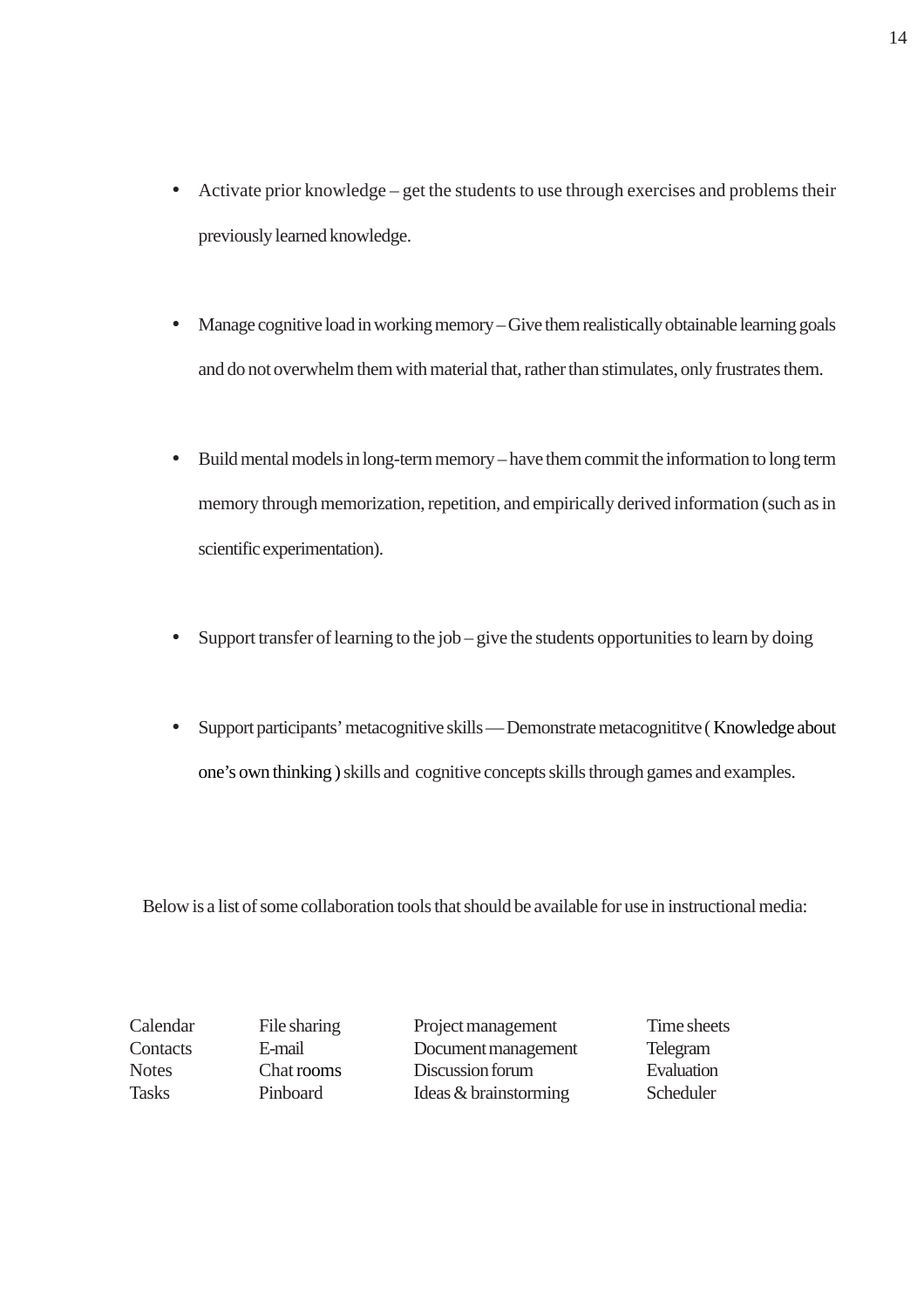<span id="page-15-0"></span>Collaboration tools (tools for creating learning environments, content building materials, asynchronous course rooms, discussions, mail, whiteboard, instructor-authored calendar, instructor's evaluations, connection to the Internet, text and graphics, html, html creator, spell check, search engine, announcements, breadcrumbs, profiles, expand/collapse capability, progress record, setting the number of records per page, draft box, compile feature, composing messages, use of several languages, synchronous learning, contents that can be shared and reused, chat areas, timed on-line quizzes and tests, user directory, address book, personal information, add/remove buttons, customize background colors, help menu, technical support) can be used to form an interactive learning environment.

## Conclusion

Dreamweaver and Flash can both incorporate the above described evaluation standards are therefore both effective media tools for educational media projects although Flash can be more useful with the interactive applications of the above mentioned principles. Expertise, cognitive load management, managing students' attention, synthesizing prior knowledge, using implicit and explicit educational models, the use of enterprise tools, accelerating knowledge transfer, empirical learning, learner motivation, metacognition and learning theory can all be conveyed in collaboration with the learning media tools covered and reviewed during the progress of the course ED 7503: Instructional Media Tools.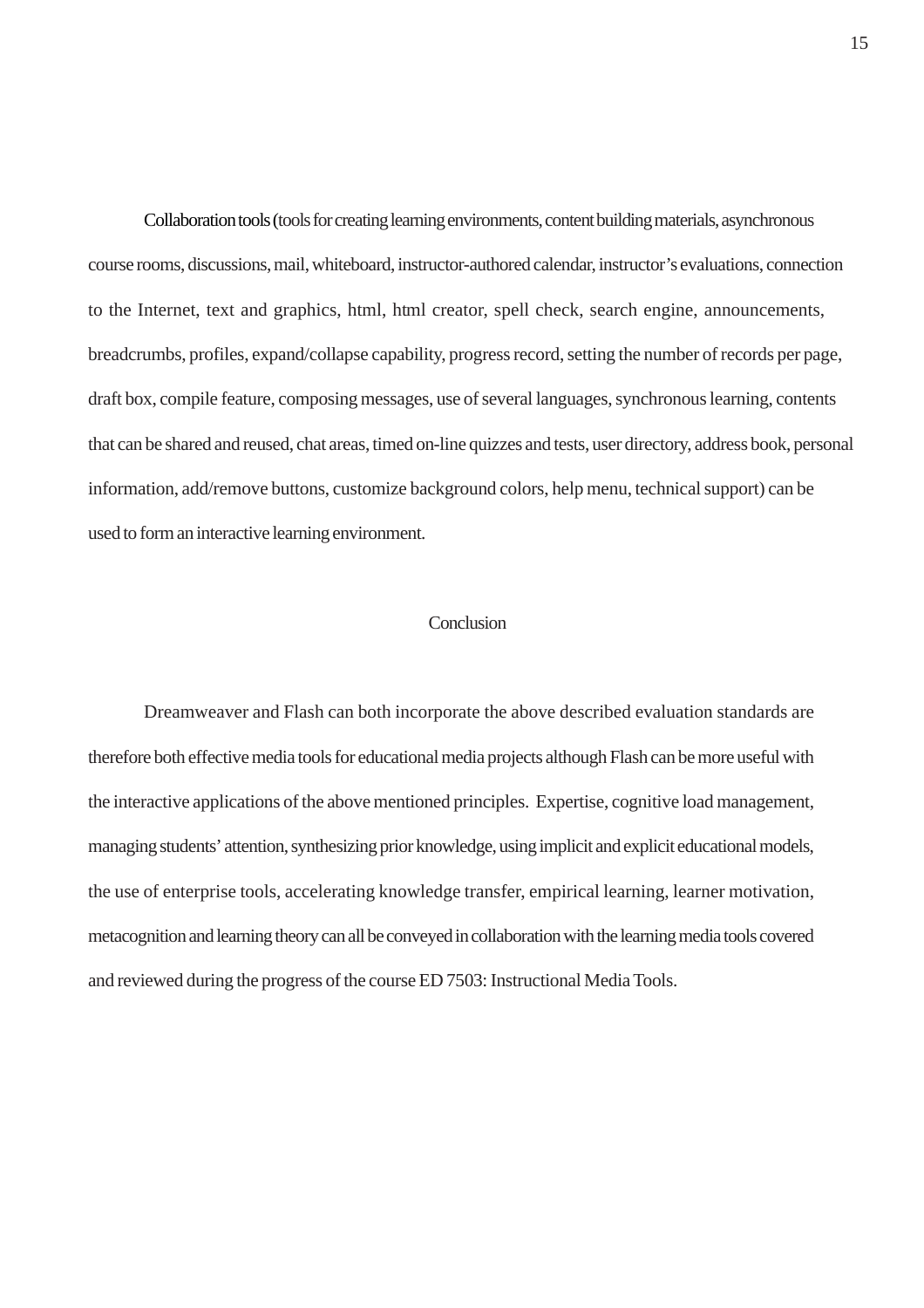## References:

<span id="page-16-0"></span>Clark, Ruth. (2003). *Building Expertise: Cognitive Methods for Training and Performance Improvement.* Silver Spring, MD: International Society for Performance Improvement.

*Comparing CourseBuilder for Dreamweaver and Authorware*. Retrieved on October 5, 2004 from: http://www.macromedia.com/support/coursebuilder/ts/documents/aw\_vs\_cb1.htm

Cuthbert, A. & Himes, F. (2002). *Creating Learning Objects with Macromedia Dreamweaver MX*. Retrieved on October 25, 2004 from http://download.macromedia.com/pub/solutions/downloads/ elearning/dwmx\_lo.pdf

Mazur, J. (2002). *Encarta Encyclopedia* 2002. Seattle: Microsoft Inc.

Ormrod, Jeanne E. (2004). *Human Learning.* Upper Saddle River, NJ: Pearson Education, Inc.

Torp, L. & Sage, S. (2002). *Problems as Possibilities: Problem-Based Learning for K–16.* Alexandria, VA: Association of Supervision and Curriculum Development.

University Technology Training Center. (2003). *Designing and Creating Learning Objects*. Retrieved October 25 from http://training.micro.umn.edu/ShortCourses/resources/pdf/designinglearningobjects.pdf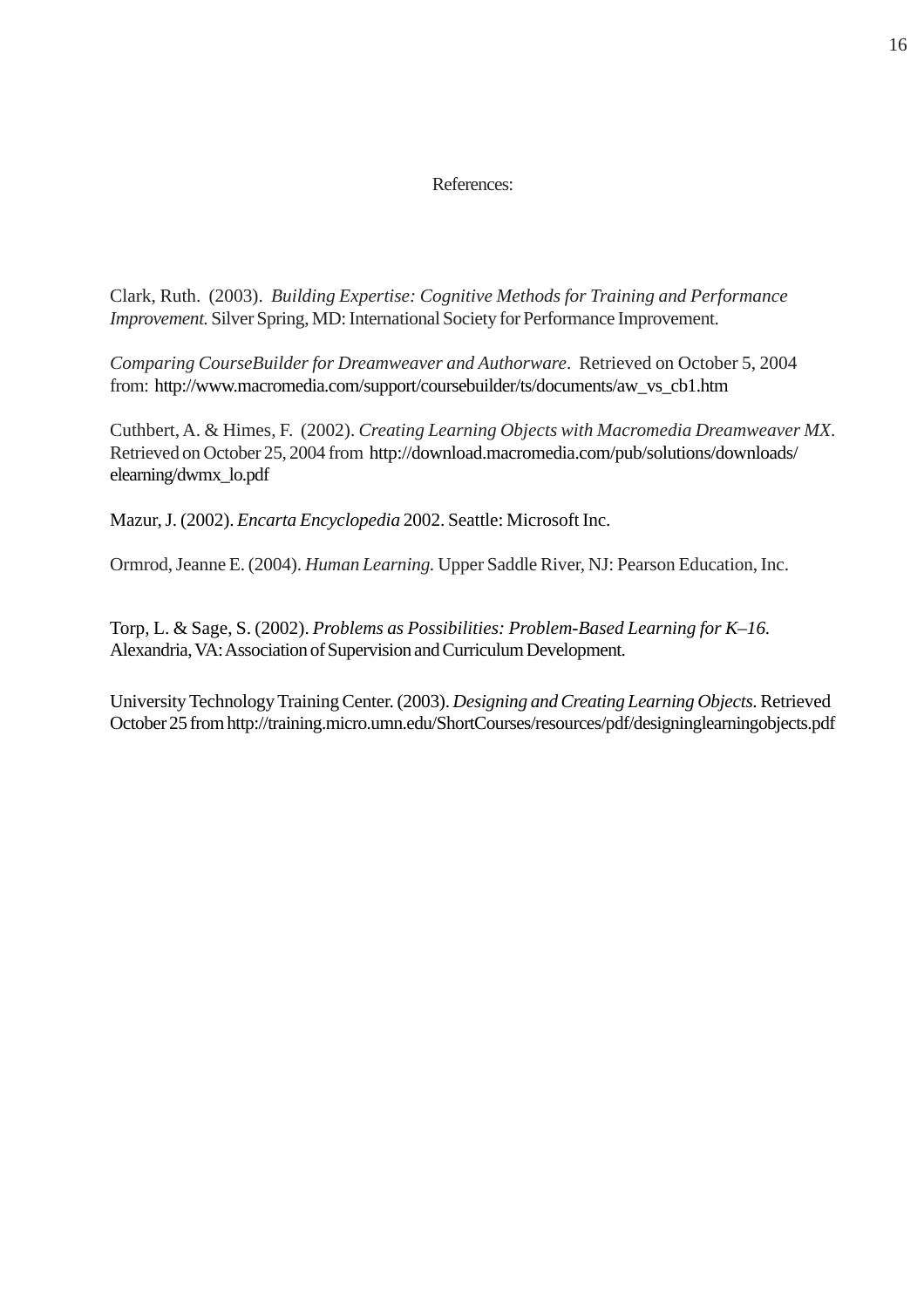| Capability                                 | WebCT | Blackboard |
|--------------------------------------------|-------|------------|
| Tools for creating learning environments   | Yes   | Yes        |
| Content building materials                 | Yes   | Yes        |
| Asynchronous courseroom                    | Yes   | Yes        |
| Discussions, mail, whiteboard              | Yes   | Yes        |
| Instructor-authored calendar               | Yes   | Yes        |
| Instructor's evaluations                   | Yes   | Yes        |
| Connect to Internet                        | Yes   | Yes        |
| Can use text and graphics                  | Yes   | Yes        |
| Use Html function                          | Yes   | Yes        |
| <b>HTML</b> creator                        | Yes   |            |
| Spell check                                | Yes   |            |
| Search engine                              | Yes   |            |
| Announcements                              | Yes   |            |
| <b>Breadcrumbs</b>                         | Yes   |            |
| Profiles                                   | Yes   |            |
| Expand/collapse capability                 | Yes   |            |
| Progress record                            | Yes   |            |
| Set number of records per page             | Yes   |            |
| Draft box                                  | Yes   |            |
| Compile feature                            | Yes   |            |
| Compose message                            | Yes   |            |
| Several languages                          |       | Yes        |
| Can handle thousands of learners           |       | Yes        |
| Virtual classroom for synchronous learning |       | Yes        |
| Contents can be shared and reused          |       | Yes        |
| Chat function                              |       | Yes        |
| Timed on-line quizzes, tests               |       | Yes        |
| User directory                             |       | Yes        |
| Address book                               |       | Yes        |
| Personal information                       |       | Yes        |
| Add/remove buttons                         |       | Yes        |
| Customize background colors                |       | Yes        |
| Help menu                                  |       | Yes        |
| Technical support                          |       | Yes        |

# <span id="page-17-0"></span>**A Comparison of Two Learning Management Systems used as Cognitive Learning Tools**